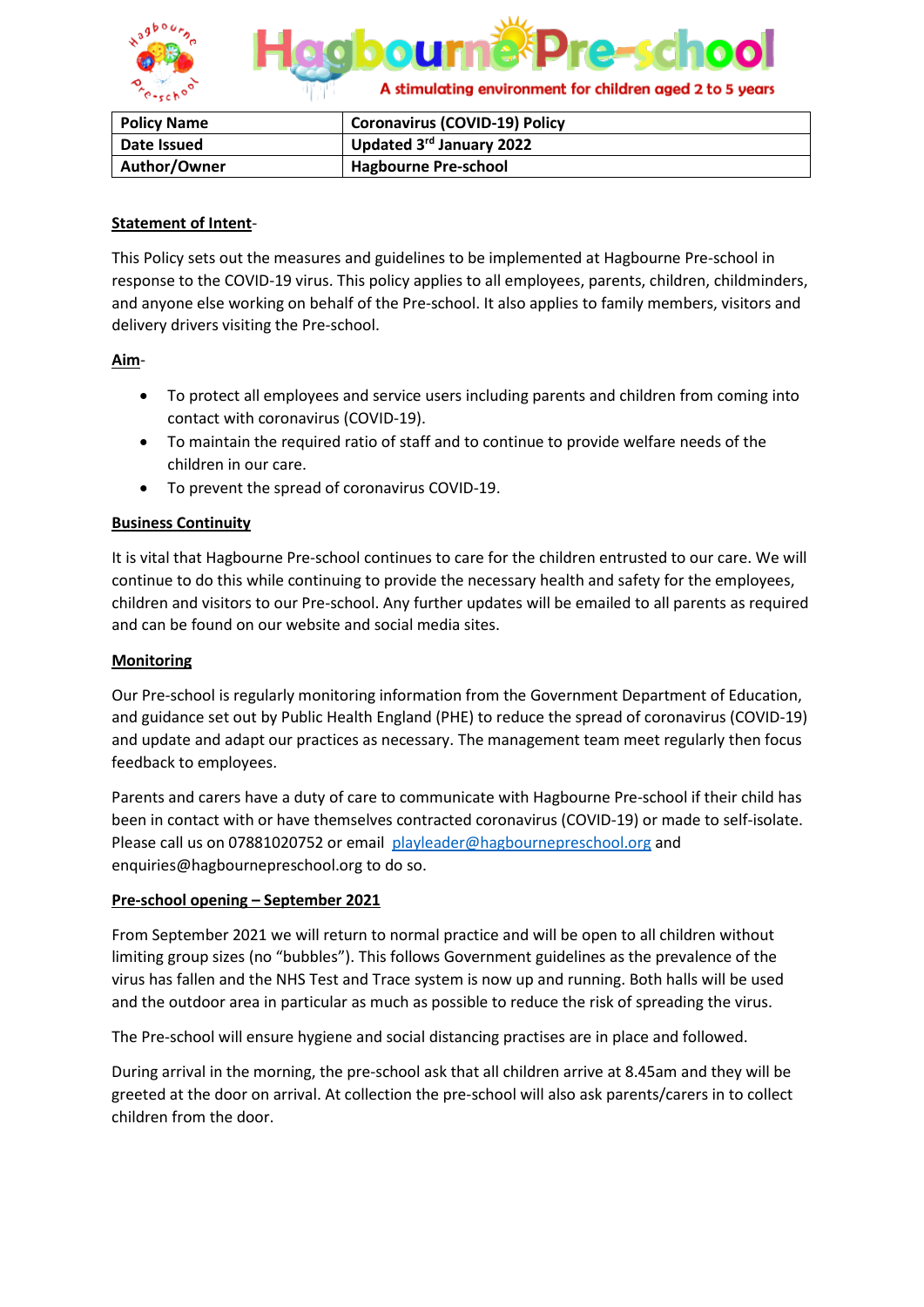

### **Emergency Closure policy**

In line with our current Emergency Closure Policy:-

- There is a possibility that Pre-school could close at short notice in the event of local Government lockdown being enforced.
- Refunds will be issued for any sessions lost as a result of any emergency closure. Refunds will also be issued if the Pre-school is forced to close due to a lockdown.
- There is a possibility that Pre-school could be forced to close or limit the number of children attending the setting due to insufficient staffing, in this instance we would prioritise attendance based on:
	- Any child considered vulnerable, receiving EYPP funding, with an educational healthcare plan or under social services
	- Children of keyworker parents or no alternative childcare

## **Method.**

As early years providers we strive to offer high standards of practice of childcare and education. The principles to be outlined in this policy are set out to ensure that good hygiene practices are implemented as well as avoiding coming into contact with infected children and adults or anyone displaying symptoms. It states that the protective measures put in place for children, parents and staff reduce the risk of transmission. We will continue to follow all our other policies as long as they do not conflict with this policy and be guided by the EYFS as best as we can. The main areas we will be considering are:

### **Prevention**

- Individuals who have coronavirus (COVID-19) symptoms, do not attend the Pre-school.
- Children who develop COVID symptoms as per the Government guidelines will be sent home and PCR testing is recommended.
- Clean hands thoroughly for 20 seconds with soap and running water or using hand sanitiser more often than usual and support children in this.
- Maintaining personal and respiratory hygiene by handwashing and using the "catch it, kill it, bin it" approach.
- Cleaning frequently touched surfaces often, using standard products, such as detergents and bleach.
- To minimise the spread of the virus, use both halls, and in particular, the outdoor area.
- The use of Protective and Personal Equipment (PPE).

# **Response to any infection.**

- Engage with the NHS Test and Trace process.
- Manage confirmed cases of coronavirus (COVID-19) amongst the setting.
- Contain any outbreak by following local health protection team advice.
- Notify Ofsted.
- Inform Local Health Protection Team

### **Children Attendance**

- If a child is displaying coronavirus (COVID-19) symptoms, they cannot attend the Preschool and they must follow government guidelines re isolation.
- If a child starts to display COVID symptoms as set out in the government guidelines they will be sent home and require a PCR test.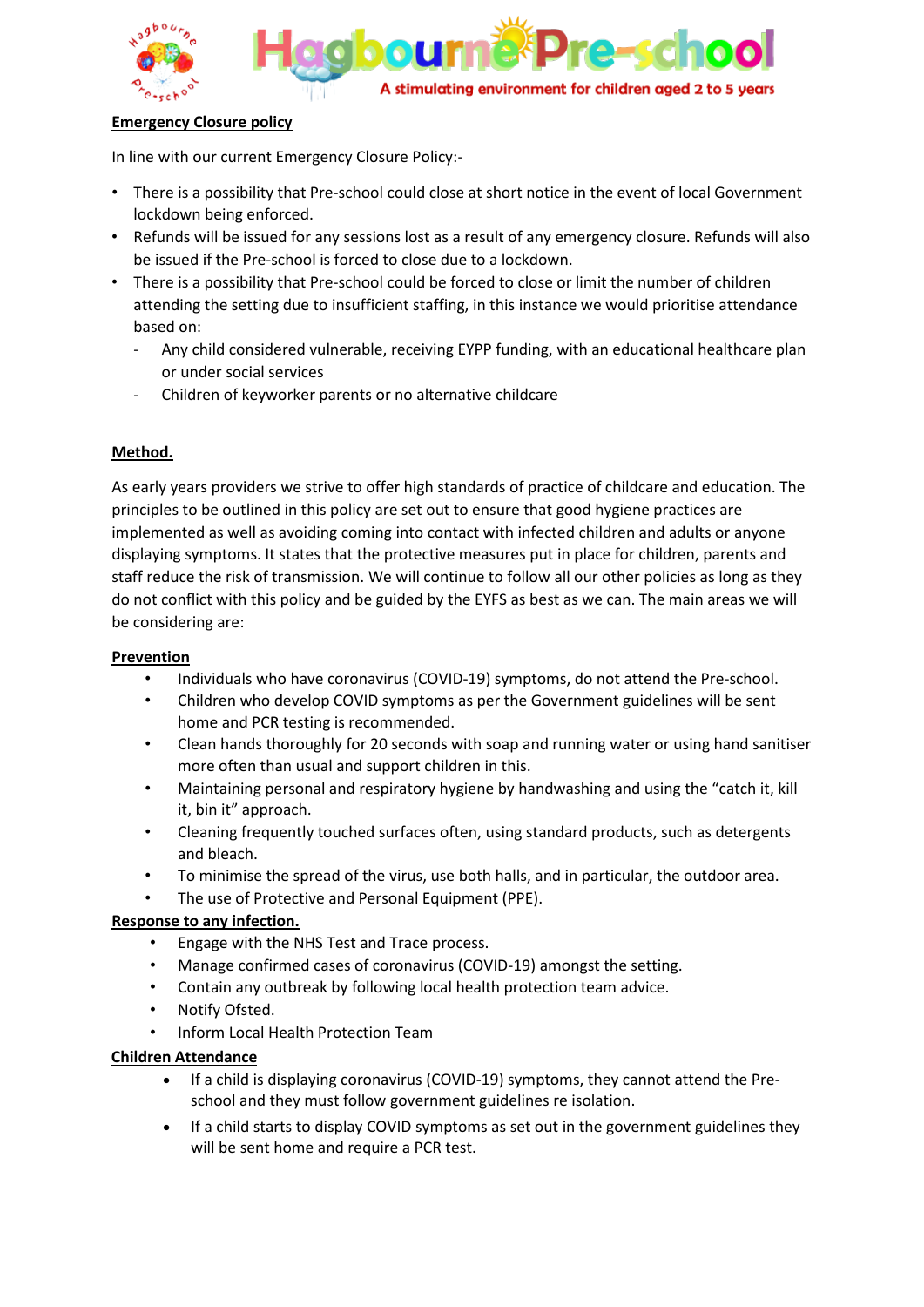



- If someone in your household has a confirmed positive case of COVID, as per the government guidelines if your child is not displaying symptoms of covid, they can attend the preschool setting, however we would encourage a PCR test to be taken.
- If someone in your household is notified, they have been in contact with a positive case, your child is encouraged to take a PCR test however as per the government guidelines they can continue to attend the setting if they are not displaying covid symptoms.
- If a child or staff member from the pre-school setting tests for positive for COVID, NHS Test and Trace will be in contact with the positive child's parents or positive staff member to identify close contacts. Pre-school are no longer responsible for this. The entire pre-school will not be sent home following a positive result but identified close contacts will be asked to take a PCR test.
- Providers may consider taking temperatures of children and staff on arrival and will risk assess any children /staff who are returning after a period of isolation.
- Extremely vulnerable children should continue to follow any Government advice on Shielding.
- Families who attend at least two settings, can continue to attend two settings from September 2021 however families must report and alert both settings should they be in isolation due to a COVID related case/contact at either setting. They should not attend their second setting for example if there has been a case at their first setting.
- Should a child display Covid-19 symptoms 48hrs following a NEGATIVE result, retesting and isolation is required.
- Any staff or child that displays symptoms but does not participate in a test, will not be authorised to attend preschool for 10 days.

•

# **Social Distancing**

- Children will use both halls within the setting and the outdoor area will be used as much as possible. Staff will use their own judgement during the day to maintain high standards of safety for all children.
- Children should have the same staff caring for their personal needs wherever possible to limit the amount of people coming into contact with each other.
- Sunscreen should be applied by the parents/carers before the child arrives at the Preschool. T-shirts covering shoulders and leggings, or longer shorts would be preferable to minimise how much top up of sunscreen the Pre-school staff will need to apply.

# **Wellbeing and education**

- Children should be supported in age appropriate ways to understand the steps they can take to keep themselves safe including regular hand washing, coughing into an elbow, using a tissue and adopting a "catch it, kill it, bin it" approach.
- Children should be supported to understand the changes and challenges they may be encountering as a result of Covid-19 and staff need to ensure they are aware of children's attachments and their need for emotional support at this time.
- EYFS framework will continue to be delivered through play and adult led activities.

# **Staff Attendance**

- Staff should only attend Pre-school if they are symptom free and have completed the required isolation period or achieved a negative test result. All staff and their household are eligible for testing if they display symptoms.
- If a staff member comes into contact with a positive covid case, if they are double vaccinated, following the Government guidelines from 14th December we request the staff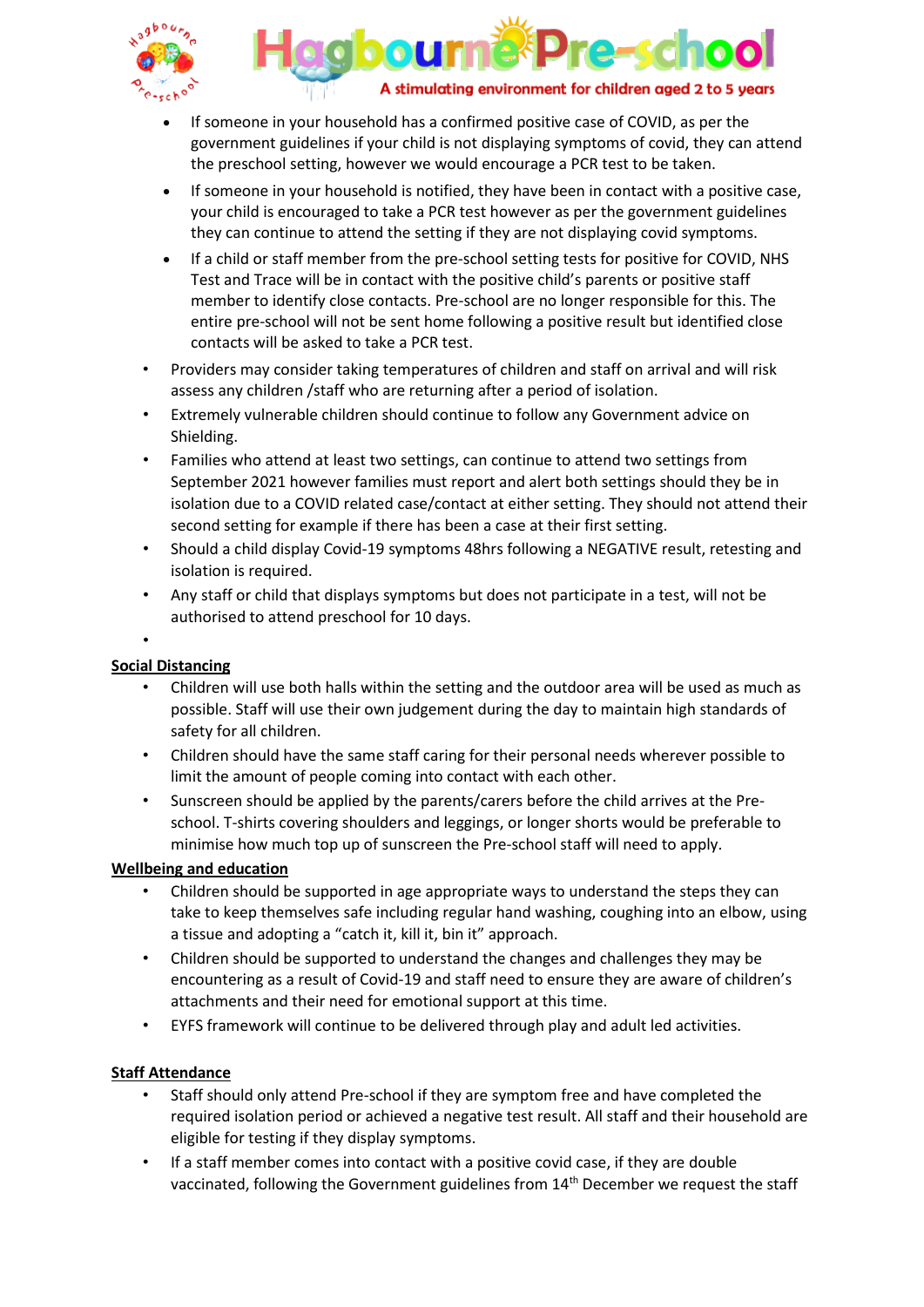



member to test daily for 7 days and report their test results through the Online Reporting System. We also encourage staff in this instance to also undergo a PCR test however this is voluntary if they're double vaccinated and they can return to the setting if their lateral flow result is negative.

- Providers may consider taking the temperatures of staff on arrival and a risk assessment with a health questionnaire will be completed for staff returning from isolation.
- Staff hours, days they work and length of day may change in order to meet childcare demands and considerations within this policy.
- Staff are now supplied with lateral flow device (LFD) test kits to self-swab twice a week. If staff receive a positive LFD result, they must self-isolate in line with the government guidelines and must arrange a polymerase chain reaction (PCR) test to confirm the result.

## **Safety**

- Staff will complete a risk assessment before opening to address any risks from the virus and ensure appropriate safe measures are in place to control risks.
- Staff to be informed of measures in place and to read and understand the Pre-school policies and procedures.
- Staff are advised to wear facemasks in communal areas and may choose to wear PPE throughout their day, and may continue to wear PPE at the usual times such as intimate care which includes wearing disposable gloves and an apron.
- If a member of staff is caring for a child who has developed symptoms of COVID-19 throughout the day they will be required to wear a face mask and visor whilst they look after the child who is isolated from the group waiting to be collected. This is because it would be difficult to maintain a two metre separation distance from a child displaying symptoms.
- If a child needs to use the bathroom whilst waiting to be collected, they should be taken to a separate one if possible, which should then be cleaned and disinfected using standard cleaning products before being used by anyone else.
- The staff member who was caring for the unwell child should continue to wear PPE and clean the affected area with disinfectant.
- All PPE should be removed and disposed of following current Government guidelines, the staff member should wash their hands for at least 20 seconds.
- The staff member who supported the unwell child does not need to go home unless they are developing coronavirus symptoms themselves. If the unwell child tests positive in that scenario the member of staff would need to arrange a test for themselves and follow staff guidelines set out in this policy
- Staff members should avoid physical contact with each other including handshakes, hugs etc.
- Staff to wear a clean uniform for each session.
- Advise staff to remove their work clothes and take a shower immediately when they arrive home, to reduce any risk of transmitting the virus.

### **Training**

- All staff members must receive appropriate instruction in infection control and the standard operating procedures and risk assessments within which they will be operating.
- Online training may be available to allow their training levels to be maintained if appropriate.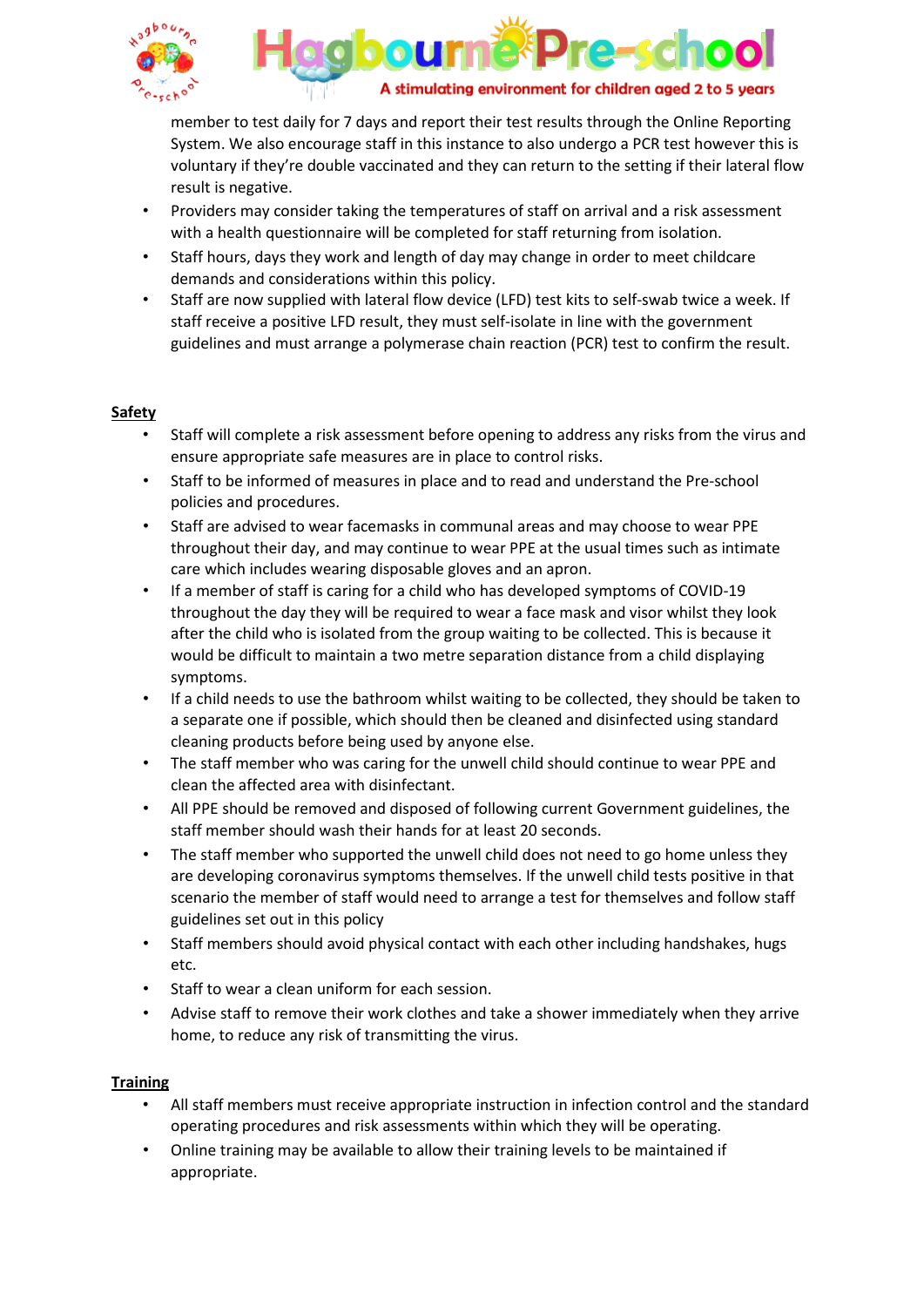

## **Other:**

- Only parents who are symptom free will be able to drop off or collect their child.
- We will allow parents to enter the setting for the purpose of settling an upset child (e.g. new starters) or if a child has become distressed and needs the parent to settle them.
- Prospect parents can also visit the setting, this will be arranged by staff.
- Parents can visit the setting for appointments made with staff.

### **Communications**

- All parents will receive clear communication regarding the role they play in the safe operating procedure and all measures being taken to ensure the safety of their children and themselves.
- Parents should inform Pre-school of their circumstances and if they plan to keep their child away, this helps Pre-school to conform to our safeguarding policy.

## **Child protection and Safe-guarding policy**

In line with our current Child protection and Safe-guarding policy :-

- Staff and volunteers to identify and act immediately on any new safeguarding concerns regarding individual children as the COVID-19 outbreak may have caused significant mental health or wellbeing difficulties for some children and their families.
- To ensure relevant safeguarding and welfare information held on all children (including returning children) remains accurate and up to date.
- To continue to keep lines of communication open with vulnerable families and other practitioners involved in the event of a local lockdown, closure, or a self-isolation situation.

### **Visitors**

- Visitors can attend the setting
- Social workers, speech therapists and other professionals if they need to attend in person, social distancing must be maintained where possible and facemasks worn.

### **Travel**

• Any employees, children or family members who travel out of the UK must follow Government guidance for that country on their return.

### **Hygiene and Health & Safety**

### **Hand Washing**

- Hand sanitiser will be available to use regularly.
- Children and staff members should be encouraged to wash their hands frequently, this includes before and after eating food, after visiting the toilet, sneezing, touching their face, blowing their nose or coughing into their hand and dealing with unwell people.
- Bodily fluid spills should follow the correct procedures as normal.

### **Cleaning**

- To help ensure that coronavirus does not spread internally through the Pre-school, the following actions are being taken: frequently touched areas are appropriately cleaned several times a day, these include desks, laptops, door handles, switches, and telephones.
- An enhanced cleaning schedule must be implemented that includes furniture, surfaces and children's toys and equipment and all staff are responsible in their area of work.
- Communal areas, touch points and hand washing facilities must be cleaned and sanitised regularly and cleaned thoroughly at the end of every session.
- A deep clean may be needed after a child has become ill in the area they were waiting.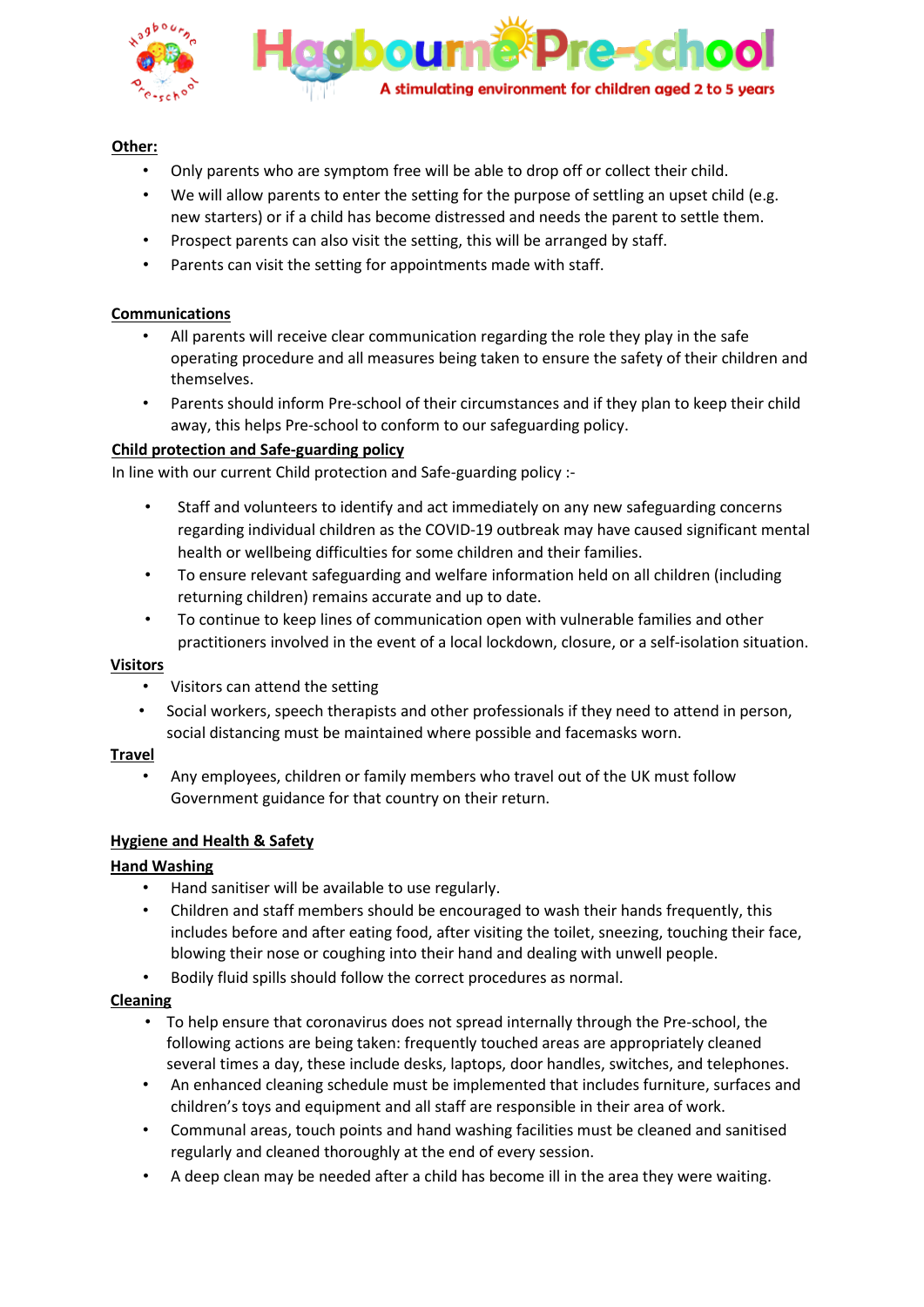

#### **Waste disposal**

- All waste must be disposed of in a hygienic and safe manner following Government guidelines.
- Tissues etc that have been used by a child or staff member with suspected COVID-19 must be disposed of following the Government guidelines.
- Tissues must be immediately disposed of and placed in a bin with a bag, lid and foot pedal. Bodily fluids must be double bagged and disposed of in a bin with a bag, lid and foot pedal.
- Tissue bins will be emptied regularly throughout the day.

#### **Laundry**

• Staff will not be required to wear their uniform if it cannot be safely laundered before the next session.

#### **Risk assessment**

- The setting will be risk assessed before opening to address the risks from the virus and due consideration given to any adaptations to usual practice. Sensible measures should be put in place and policies and procedures followed.
- Limit the resources that we have out available for the children including any toys which have intricate pieces that would be hard to clean.

#### **PPE**

- Government guidance is that PPE is not required for general use in early years settings to protect against COVID-19 transmission.
- PPE should continue to be worn and disposed of as normal for nappy changing, one to one care and the administration of first aid.
- If a child shows symptoms, staff should wear a face mask, visor, disposable gloves and apron if a 2-meter distance cannot be maintained at all times. PPE should be disposed of following Government guidelines

### **Premises, Building**

- Where premises have been temporarily closed during the lockdown period or where they may need to temporarily close during future lockdowns appropriate Health & Safety checks should be conducted prior to reopening including legionnaires checks. (liaise with Village Hall committee).
- Keep windows open where possible to ensure good levels of ventilation. If doors are opened ensure the children safety is maintained with locked doors/gates.

### **Resources**

- Children should not be permitted to bring items from home into the setting unless absolutely essential for their wellbeing. Any comforters that are brought in from home should be clean and hygienic. Any belongings that are brought in from home should remain in the child's bag.
- All resources required for play and learning experiences of children should be regularly washed and/or sterilized. Any resources which are difficult to clean should be removed.
- Equipment used by staff such as stationary, tablets etc. should be allocated to individual staff members where possible and cleaned regularly in between use.

### **Supplies Procurement &**

### **monitoring**

• The Pre-school should ensure an adequate supply of essential supplies and contingency plans such as additional suppliers are in place to minimise the impact of any shortages of supplies. (Anti-bacterial sprays, Gloves, hand sanitiser, hand soap, paper towels).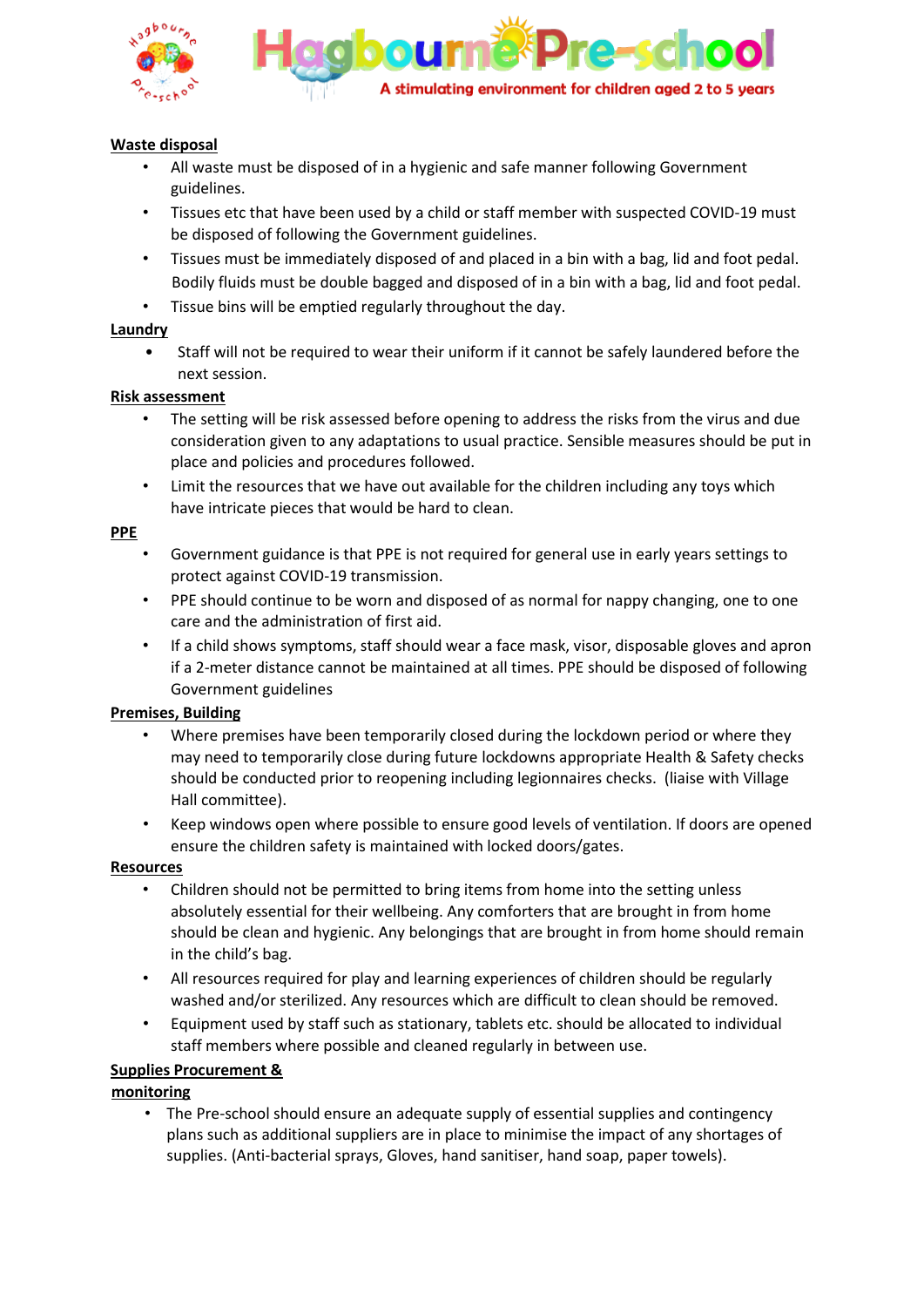



- The Pre-school will not be able to operate without essential supplies required for ensuring infection control.
- A monitoring system for the usage of PPE is essential to ensure that a supply of stock is available to all who require it as and when required to meet the operational needs of the setting. When stocks are low, other options may be considered, such as the use of washable tabards and facemasks. These items will be washed at a high temperature in accordance with relevant guidelines and separate to any other Pre-school washing.

#### **Responding to a suspected case**

- In the event of a child developing suspected coronavirus symptoms whilst attending the setting, they should be collected as soon as possible and take a PCR test and isolate until they receive a NEGATIVE result.
- Whilst waiting for the child to be collected they should be isolated from others in a previously identified room or area. If possible, a window should be opened for ventilation.
- A member of staff will be responsible for the child during this time. The Pre-school will provide suitable PPE for the staff member caring for the child such as a face mask, visor disposable gloves and apron.
- The area should be thoroughly cleaned immediately, if the area cannot be cleaned immediately it should be left unvisited for 72 hours.
- The person responsible for cleaning ideally should be the person dealing with the unwell child and should continue to wear their PPE. This should then be disposed of according to current Government guidelines.
- In the event of a staff member developing suspected coronavirus symptoms whilst working at the Pre-school, they should return home immediately and isolate at home in line with the NHS guidance. They should also follow current testing advice for themselves and their household.
- If any staff or child experience any of the following symptoms they will inform the Earlyyears manager, and get a PCR test. Order a test immediately at [www.nhs.uk/coronavirus,](http://www.nhs.uk/coronavirus) or by telephone via NHS 119 for those without access to internet. Contact 111 for advice if needed.

Symptoms include.

- A new continuous cough
- A high temperature
- Shortness of breath
- Loss of sense of smell or taste. These symptoms are similar to a cold or flu.
- All children who are attending a childcare setting will have access to a test if they display symptoms of coronavirus, and are encouraged to get tested in this scenario. The aim is to enable children to get back to childcare, and their parents or carers not to need to selfisolate any longer than necessary, if the test proves to be negative, and feel well and no longer have symptoms similar to coronavirus COVID-19 they can stop self-isolating. A positive test will ensure rapid action can be taken to protect other children and staff at Hagbourne Pre-school.
- We ask all parents and carers to ensure they organise a test for their child, in the event that they develop coronavirus symptoms, and to notify us immediately of a positive test. Parents can access a test for under 5's by contactin[g www.nhs.uk/coronavirus,](http://www.nhs.uk/coronavirus) or by telephone via NHS 119 for those without access to internet. Contact 111 for advice if needed.